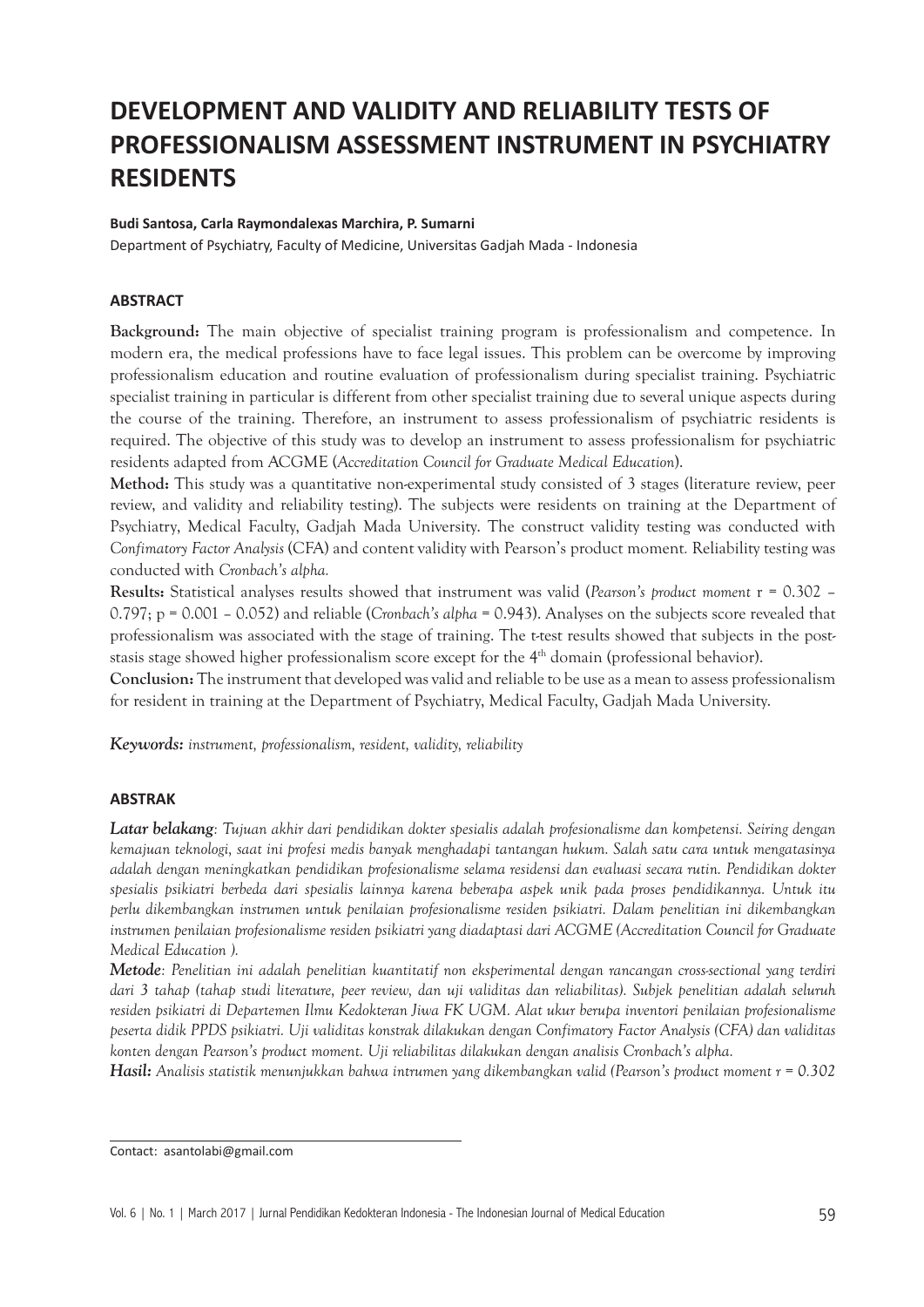*– 0.797; p = 0.001 – 0.052) dan reliabel (nilai Cronbach's alpha = 0.943). Hasil analisis pada subyek menunjukkan bahwa stase berhubungan dengan profesionalisme (Fisher's exact test p = 0.042). Hasil uji t-test menunjukkan bahwa subyek post stase mempunyai skor lebih tinggi pada semua domain subkompetensi profesionalisme, kecuali domain 4 (tingkah laku profesional).*

*Kesimpulan: Instrumen penilaian profesionalisme residen yang dikembangkan valid dan reliabel untuk digunakan sebagai salah satu instrumen penilaian profesionalisme residen di Departemen Ilmu Kedokteran Jiwa FK UGM.*

*Kata kunci: instrumen, profesionalisme, residen, validitas, reliabilitas*

#### **INTRODUCTION**

Professionalism is the quality and the attitude and is the characteristic of a profession or a professional. Professionalism is an area of the Standards of Competency of Indonesian Doctors which also has a paradigm in the globalization of medical education.<sup>1</sup> Professionalism is the basic contract to hold in the relationship between medical society and general public. This is because doctors are given the authority by general public and it must not be abused.<sup>24</sup>

In Indonesia, the Medical Legal Aid (*LBH Kesehatan*) noted 182 cases of malpractice all over Indonesia in 2006-2012, including cases in teaching hospitals. The increased number of charges to medical professions necessitates IPDS (*Institusi Pendidikan Dokter Spesialis*  or Medical Specialist Education Institution) to review professionalism teaching in specialist education.

One of residents' roles to participate to prevent medical errors is to work according to residency professionalism. Residents as direct caregivers to patients work under hospitals and medical schools, so that routine monitoring is needed. According to that need, an instrument is required which is easy to apply and has good validity and reliability to measure residents' professionalism.

This study developed a professionalism assessment instrument for psychiatry residents in Medical Specialty Education Program of Psychiatry, Faculty of Medicine, Universitas Gadjah Mada and was adapted from a milestone-based model. This instrument was not meant to replace already existing evaluation instruments, but to complement existing assessment methods. A milestone-based model instrument stresses on the accepting attitude of global society of medical education which is interdependent and has mutual benefits.

#### **METHOD**

This is an observational, non-experimental study with cross-sectional design to test the validity and reliability of an instrument being developed to assess psychiatry residents' professionalism. This study took place in the Department of Psychiatry, Faculty of Medicine, Universitas Gadjah Mada/Yogyakarta Dr. Sardjito Hospital in July 2016. The subjects were all psychiatry residents of Faculty of Medicine, Universitas Gadjah Mada.

The instrument used in this study was a personal data form to obtain sociodemographic and personal data of the subjects. The professionalism questionnaire being developed was a self-rating inventory adapted from Psychiatry Milestone-ACGME 2015 with 4-scale likert rating.<sup>5</sup> Professionalism was assessed using scoring system according to the total score of all responded items, then it was converted to T-score.

Psychiatry residents' professionalism was the independent variable and instruments' validity and reliability were the dependent variables. Confounding variables in this study were age, sex, previous medical school, semester, marital status, and occupation.

Sociodemographic characteristics were analyzed descriptively as frequency distribution. Frequency and percentage were used for categorical variables, while means and standard deviation were used for quantitative variables.

Construct validity test was done with factor analysis, i.e. the Confirmatory Factor Analysis (CFA). Content validity test was done with Pearson's product moment test, i.e. measuring the correlation between the score of each item and the total score. In this study, reliability test was done by analyzing Cronbach's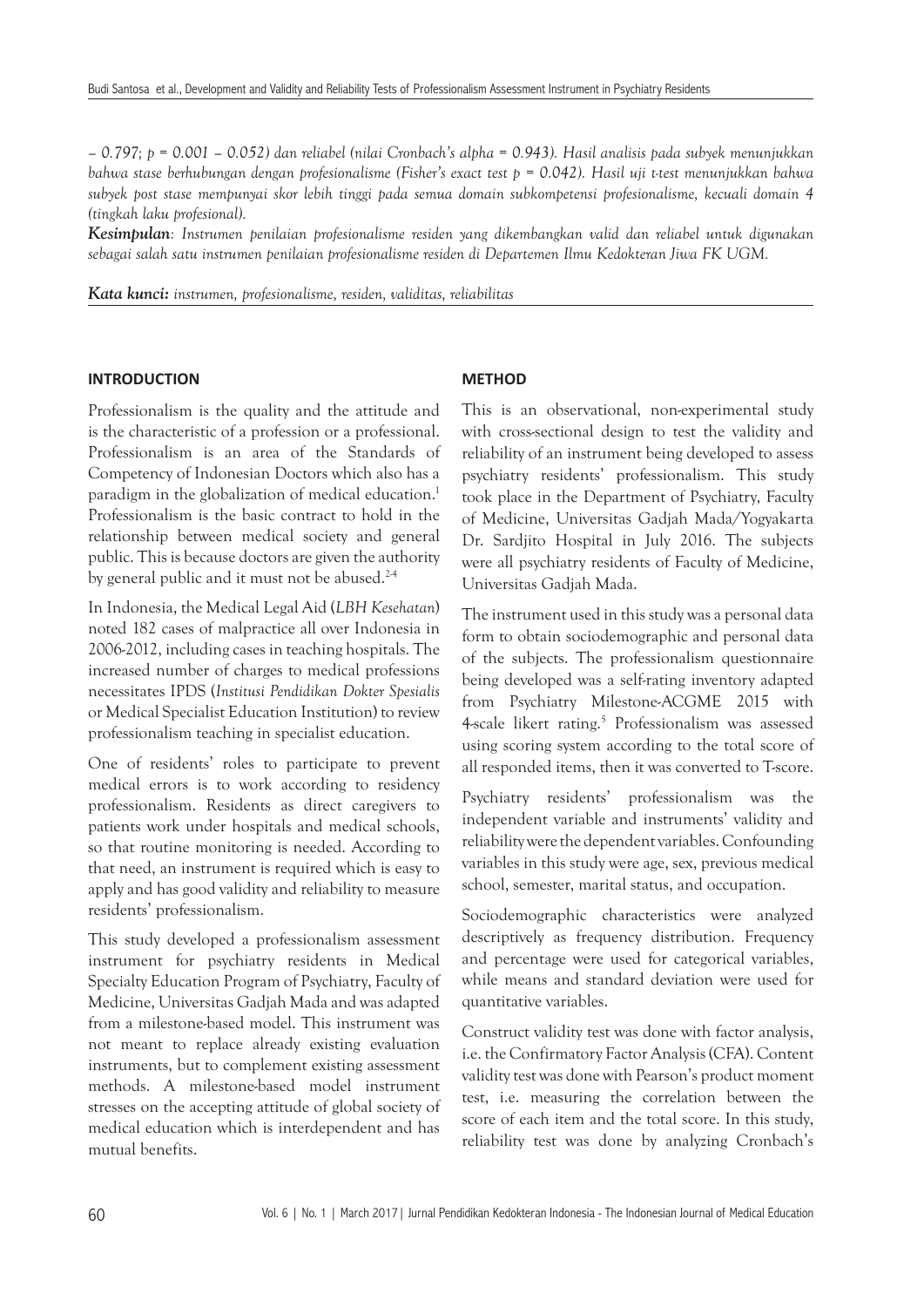alpha as the estimation of the consistency among items in the instrument/inventory.6

## **RESULTS AND DISCUSSION**

In this study, 3 validity test were done, namely the face validity, sampling validity, and the correlation between Pearson's product moment among items and the total score. The instrument being developed in this study had been reviewed by a psychiatrist and a psychologist who both had already had more than 10 years of experience. The appearance of the inventory and writer's grammar had been corrected to fulfill professional judgment. Good face validity was expected to positively correlate with the credibility of the instrument. The final results of a credible instrument were expected to get good appreciation and understanding from the subjects/respondents.

Content validity was measured statistically using Pearson's product moment. The table's *r* value for 42 samples (*n*) was 0.304. This analysis showed 3 invalid questionnaire items, i.e. item no. 8, 26, and 34. These items were not included in subsequent analysis. The range of *r* value for invalid items was 0.307 – 0.797 (*p* = 0.001 – 0.0048).

Table 1. The analysis results of Pearson's product moment of 40 questionnaire items  $(n = 42)$ 

| Item<br>$\overline{no}$ | r     | p     | Item<br>no | $\mathbf R$ | $\mathbf{P}$ | Item<br>no | r     | p     | Item<br>no | r     | p     |
|-------------------------|-------|-------|------------|-------------|--------------|------------|-------|-------|------------|-------|-------|
|                         | 0.420 | 0.006 | 11         | 0.714       | 0.001        | 21         | 0.555 | 0.001 | 31         | 0.655 | 0.001 |
| $\mathfrak{2}$          | 0.503 | 0.001 | 12         | 0.586       | 0.001        | 22         | 0.512 | 0.001 | 32         | 0.797 | 0.001 |
| 3                       | 0.613 | 0.001 | 13         | 0.637       | 0.001        | 23         | 0.479 | 0.001 | 33         | 0.680 | 0.001 |
| 4                       | 0.552 | 0.001 | 14         | 0.764       | 0.001        | 24         | 0.577 | 0.001 | 34         | 0.272 | 0.082 |
| 5                       | 0.455 | 0.002 | 15         | 0.739       | 0.001        | 25         | 0.398 | 0.009 | 35         | 0.675 | 0.001 |
| 6                       | 0.423 | 0.005 | 16         | 0.565       | 0.001        | 26         | 0.277 | 0.076 | 36         | 0.601 | 0.001 |
| 7                       | 0.422 | 0.005 | 17         | 0.637       | 0.001        | 27         | 0.485 | 0.001 | 37         | 0.469 | 0.002 |
| 8                       | 0.136 | 0.389 | 18         | 0.587       | 0.001        | 28         | 0.714 | 0.001 | 38         | 0.528 | 0.001 |
| 9                       | 0.547 | 0.001 | 19         | 0.698       | 0.001        | 29         | 0.643 | 0.001 | 39         | 0.307 | 0.048 |
| 10                      | 0.556 | 0.001 | 20         | 0.729       | 0.001        | 30         | 0.632 | 0.001 | 40         | 0.646 | 0.001 |

The three eliminated items were from 3 different sub competency domains. The original domain table from ACGME consists of columns which represent the first to the fifth years of residency. Each of the columns then divided into 5 rows of professionalism sub competency. The most left column is "has not achieved level 1" column and is addressed for fresh residents who are just accepted. In this study, 4 new residents were put in that "has not achieved level 1" column because subsequent analyses divided the residents into several groups: ward, psychiatry polyclinics, and post-rotation. New residents had already passed the phase of observing the environment of the Department of Psychiatry, Faculty of Medicine, Universitas Gadjah Mada/Dr. Sardjito Hospital along with their mandatory tasks.

The final domain sampling mapping (area) after three items had been eliminated (item no. 8, 26, and 34) resulted in adequate logic validity because the sub competency areas were still represented evenly. Those three items were not valid because they gave too homogeneous score contribution towards the total score in Pearson's product moment test. It might happen because the items were too common/normative they gave uniform answers in all respondents or they were too hard to understand they made the respondents difficult to respond.<sup>6</sup>

To ensure that the factors in the scale/inventory had the valid order, construct validity test was performed using a factor analysis, namely the Confirmatory Factor Analysis (CFA). Determinant of correlation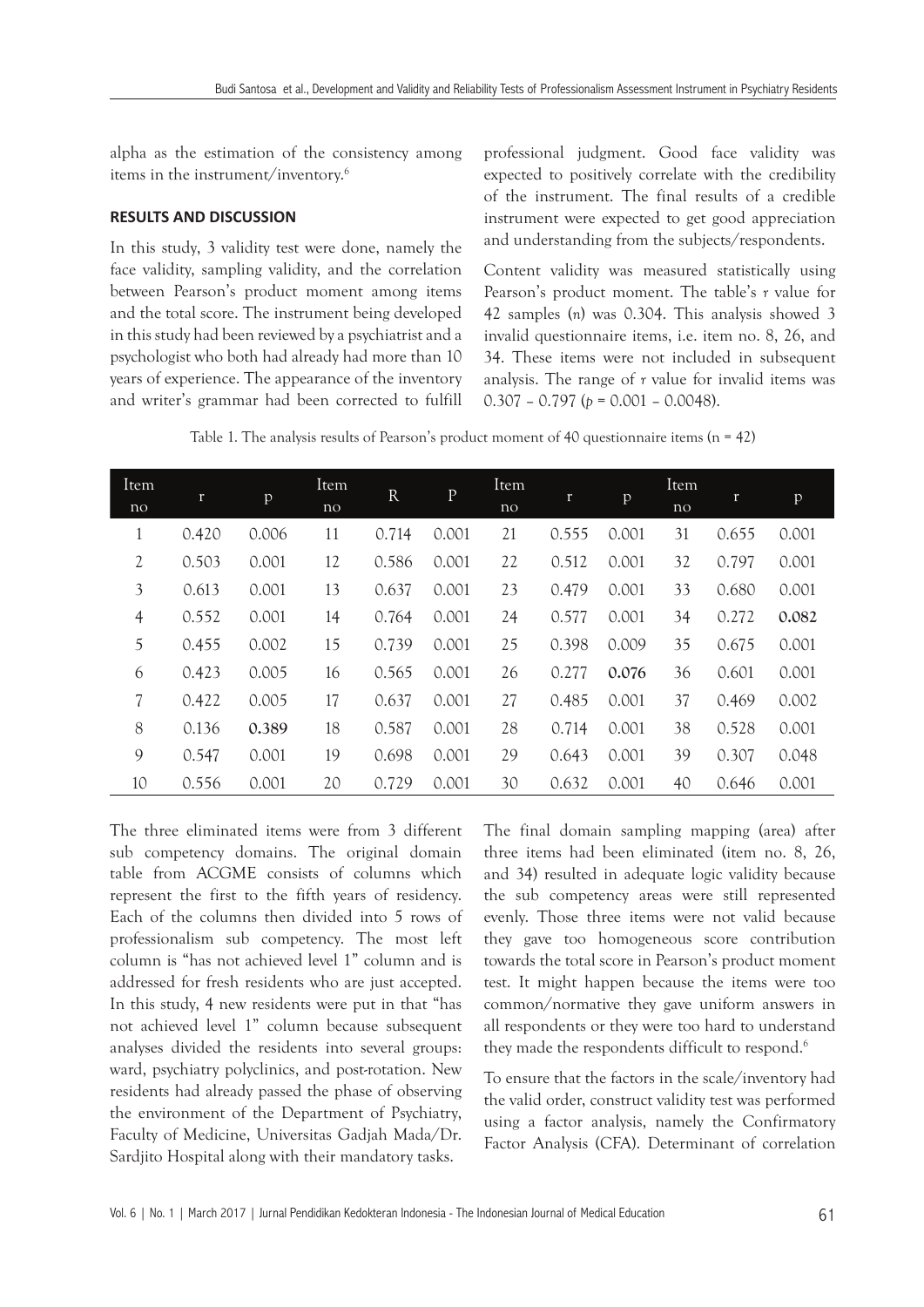test matrix showed a value of 0.001 which showed that the items in the instrument were interrelated.

The subjects in this study fulfilled the condition for factor analysis, seen from their Kaiser-Meyer-Olkin (KMO) value of  $0.554$  ( $> 0.5$ ) and it showed that the number of samples is adequate. Bartlett's test of sphericity showed a level of significance of 0.001 (Chi square = 1163.892; df = 666; *p* < 0.05), this meant that the data could be predicted and further analysis could be performed. Measure of sampling adequacy (MSA) was showed with the value of antiimage correlation above 0.500. The analysis results showed that MSA value of all items were above 0.500 (the range was between 0.501 – 0.812).

According to communalities test, all items showed extraction value above 50% (0.500) (the range of extraction value was 0.582 – 0.869). It was concluded that all items were able to explain the factors statistically. Total variance explained test obtained 9 factors with eigenvalue  $\geq 1$ . These 9 factors were able to explain 76.29% of all the instrument construct. Rotated factor analysis showed that the instrument was divided into 9 factors, where a majority of the components were covered in the first factor. The already developed instrument/inventory was divided into 5 analysis factors. The instrument currently being developed had already been divided into 9 factors statistically, so it was very possible to unite the arranged components and reduce them into 5 factors in accordance with the original instrument arrangement.

|  |  |  |  |  |  |  | Table 2. The results of rotated factor analysis test showed 9 factors |  |  |
|--|--|--|--|--|--|--|-----------------------------------------------------------------------|--|--|
|--|--|--|--|--|--|--|-----------------------------------------------------------------------|--|--|

| omponent | Item no.                                   |
|----------|--------------------------------------------|
|          | 1; 3; 7; 9; 10; 11; 13; 14; 18; 19; 20; 21 |
| 2        | 15; 16; 22; 24; 28; 29; 35; 36             |
| 3        | 6; 31; 32; 33                              |
| 4        | 37; 38; 39                                 |
| 5        | 12; 23; 40                                 |
| 6        | 4:30                                       |
| 7        | 2; 17; 27                                  |
| 8        |                                            |
| Q        | 25                                         |

Reliability test results showed that the items in this questionnaire were reliable with a Cronbach's alpha value of  $0.943$  ( $> 0.600$ ). The alpha test being developed by Cronbach was the test used to test the internal consistency among items statistically, so it was an estimation. The alpha value was always between 0 – 1. Alpha test gives an estimation of several items' internal consistency when applied in a certain population in a certain time and for a certain purpose. If the tested items were closely related, most likely high alpha score will be obtained.7,8

The instrument being developed, after passing through validity and reliability test, had 37 question items with Likert scale (0-4). This instrument was divided into 5 appraisal sub competency domains, namely 1) affection, reflection, and appreciation of differences; 2) ethics; 3) management of fatigue and work balance; 4) professional behavior and participation in community; and 5) concern for patients. Each item's score was added and then converted to T-score. Average cut off point was used (T-score = 50) as the basis to divide the subjects into 2 groups, i.e. subjects with less competency and with adequate competency. The characteristics of subjects' professionalism were presented in Table 3.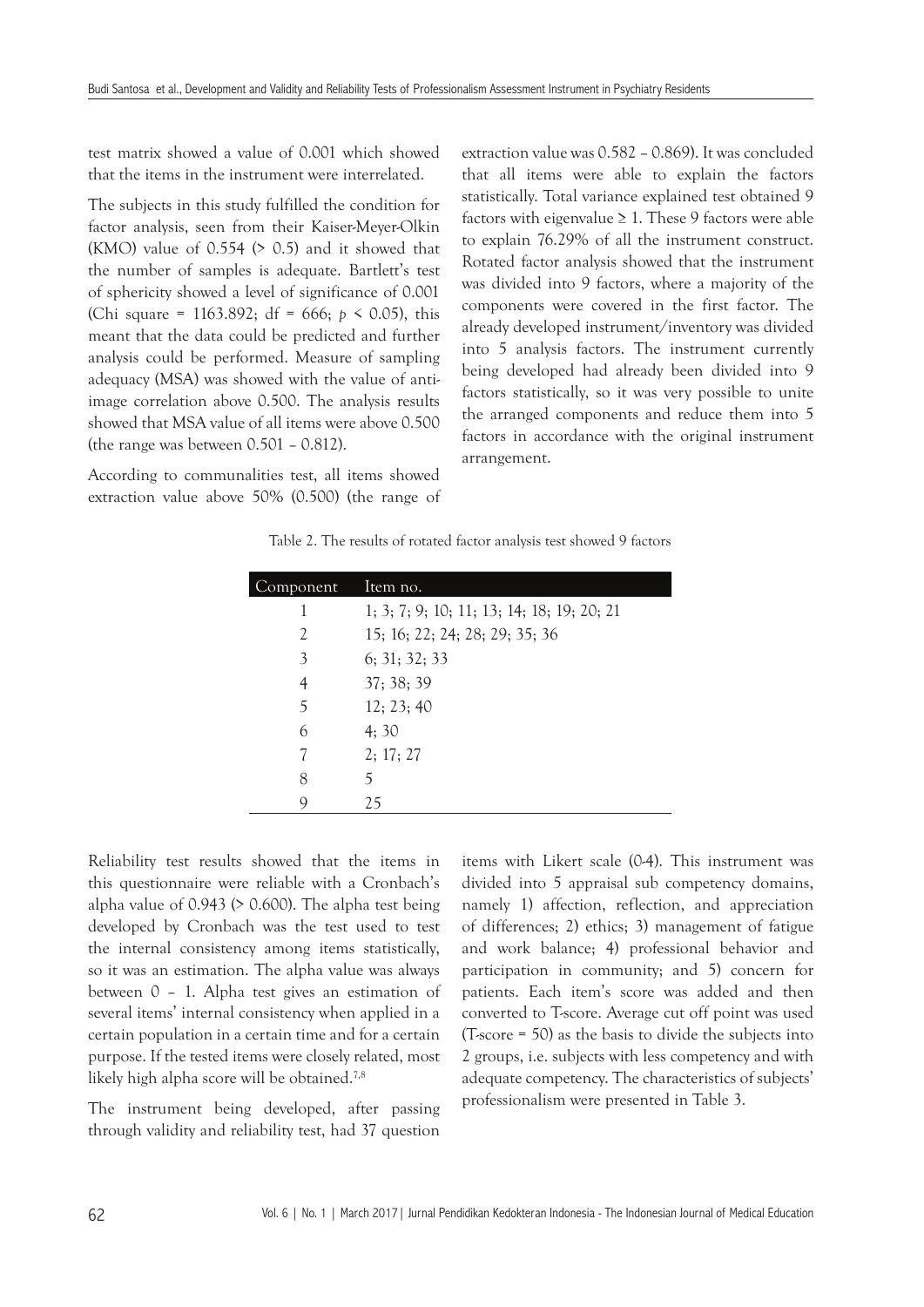|            | Domain       | n  | Mean $\pm$ SD |                                  |     |  |
|------------|--------------|----|---------------|----------------------------------|-----|--|
| Skor total | Insufficient | 23 | 42.97         | $^{+}$                           | 5.9 |  |
|            | Sufficient   | 19 | 58.52         | $^{+}$                           | 1.5 |  |
| Domain 1   | Insufficient | 20 | 41.99         | $^{+}$                           | 5.2 |  |
|            | Sufficient   | 22 | 57.28         | $^{+}$                           | 7.4 |  |
| Domain 2   | Insufficient | 16 | 40.81         | $^{+}$                           | 6.9 |  |
|            | Sufficient   | 26 | 55.65         | $+$                              | 6.9 |  |
| Domain 3   | Insufficient | 21 | 42.52         | $+$                              | 5.3 |  |
|            | Sufficient   | 21 | 57.48         | $^{+}$                           | 7.7 |  |
| Domain 4   | Insufficient | 21 | 42.06         | $\! + \!\!\!\!$                  | 5.6 |  |
|            | Sufficient   | 21 | 57.94         | $^{+}$                           | 6.4 |  |
| Domain 5   | Insufficient | 19 | 41.33         | $^{+}$                           | 5.8 |  |
|            | Sufficient   | 23 | 57.16         | $\begin{array}{c} + \end{array}$ | 6.3 |  |

Table 3. Professionalism in psychiatry residents of Faculty of Medicine, Universitas Gadjah Mada according to the instrument being developed.

Chi square test was performed to assess whether there was a difference of professionalism competency and sub competency according to the subjects' characteristics. The analysis results showed that there was not a relation between total score or each sub competency domain score and subjects' characteristics, aside from concern for patients and residents' rotation domains. One-way ANOVA showed that the scores of post-rotation subjects were higher compared to subjects in wards and polyclinic, except for domain 4 (professional behavior and participation in community).

From the mean scores, it was shown that subjects' scores were generally high when in ward rotation, then lower when in polyclinic rotation, and much higher when in post-rotation. This needs further review for its relation with resident supervision during the education process and where the supervision in the ward is strict because the teaching staff are always in the ward. It is different from the polyclinic rotation where the supervision is less strict. Post-rotation is the rotation where the subjects had been through other rotations, so their behavior is more careful. Muchlas reminded the importance of control function in the scope of an organization, in this case it was the organization of medical education called the committee.9 ACGME as the initiator of the concept of residents' competency assessment in psychiatry milestones indeed requires the establishment of a clinical competency committee.

ACGME's version of clinical competency committee assessed residents' progress every 6 months periodically in 6 competency domains. Assessment may be preceded by a self-assessment by the residents themselves. The development of an inventory such as the one in this study helps the implementation of an initial self-assessment.

## **CONCLUSIONS**

Residents' professionalism assessment instrument being developed is valid and reliable to be used as one of residents' professionalism assessment instruments in the Department of Psychiatry, Faculty of Medicine, Universitas Gadjah Mada.

## **SUGGESTIONS**

Further study is needed in other centers of psychiatry education to obtain more generalizable results.

## **REFERENCES**

1. Konsil Kedokteran Indonesia. Peraturan Konsil Kedokteran Indonesia No 11 Tahun 2011 Tentang Standar Kompetensi Dokter Indonesia. Jakarta; 2012.